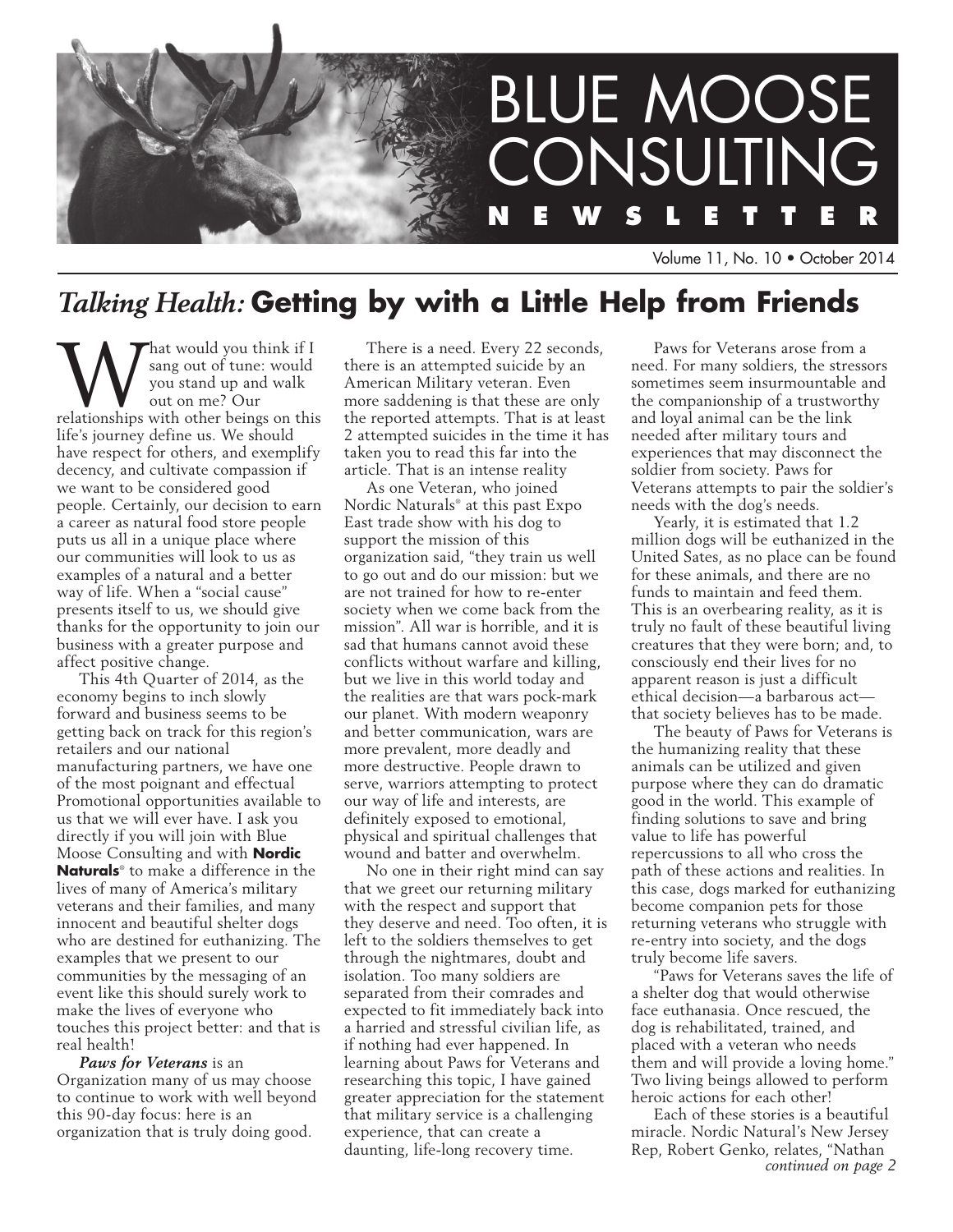## **Getting by With a Little Help from Friends** *continued from page 1*

told me he could not even leave the house before having Rocky's support. You hear about PTSD and other serious issues that vets struggle with, but seeing it and hearing it live makes you appreciate the sacrifice these soldiers make... And to think that a pup, that was written off for euthanasia, can completely turn someone's life around."

The Nordic Naturals 4th Quarter Promo alerts the public, "Buy one bottle, Help Two Heroes: your purchase helps rebuild the lives of Veterans and their Service Dogs."

PAWS FOR VETERANS, Inc. is located in Melbourne, Florida. They are a 501(C)3 non-profit organization (tax exempt number 27-1876663), and they are dedicated, and amazing—a small organization trying to counter a very large problem. It has been reported that 1 in 5 American military service members return from the wars in the Middle East with PTSD and/or depression. (Kaplan, 2008) "The existing resources for returning veterans have been stretched thin and there is a limited amount of care being administered."

Currently, the process of finding a dog, pairing the dog with a soldier in need and then training the dog to be of assistance—and for the two to work together—is organized by a very small but very dedicated staff. The training now occurs in a local open space away from the offices. This amazing work has been started, and is successful and now it needs to expand and reach more people.

The good people at Nordic Naturals® have embraced this mission. They have committed a significant amount of money to assist in the building of a new facility for the organization. They also are offering yearly supplies of beneficial Omega-3s to all the veterans and all the service dogs currently working toward health in this partnership. This is the way goodness occurs in the world today. Nordic Naturals® , we salute you!

You too can join this energetic. The actions of support that you offer can be profitable to your business at the same time. The extent of this marketing campaign is limitless. We

should all think of how we can maximize this message. I envision Paws for Veterans creating a bonfire of enlightenment. Give me a million veterans and a million dogs considered useless, and we can build an army that will do more good than any war could ever achieve. Thinking good thoughts for the future, the dreamer in me can foresee tides turning and new waves of goodness converting our Nation, our planet away from destruction and toward love for fellow beings, supportive companionship and the positive energies that these dynamics create.

Will you join this cause?



Nordic Naturals® adds another vehicle of momentum to this mission. Support Paws for Veterans. You contribute the amplifiers: for every person who hears the story, there is the possibility of recurring waves of support. Stories germinate into greater actions. Outposts sprout nation-wide, people get involved. Ideas spread like wildfire. People awaken from stupors and show compassion, and act. The added benefit is health. Join the story of the Paws for Veterans with the need to correct the Global Omega-3 Deficiency, and you can get more people acting on their own health: their own stressors and possible PTSDs.

We have been speaking for nearly two years about how the American military is very aware that their servicemen are Omega-3 deficient. The need for more Omega-3s is being discussed as a national security concern. Soldiers who experience brain trauma from roadside IEDs or other war afflictions, are more likely to recover better if they have a high Omega-3 profile than if they are Omega-3 deficient.

The research is accumulating and it is decisive: Omega-3s EPA + DHA are the best prevention for PTSD (Post Traumatic Stress Disorder) whether it is caused by a car accident, or stress or violence or the entire experience of being in war. Prevention, meaning that ample levels of Omega 3-s must be present in the body (brain and nervous system) for the body to best response to the aggression or stress.

The research accumulating is substantial: Omega-3s EPA + DHA are integral for both the prevention and treatment of Concussions and TBI (Traumatic Brain Injury). In 2011, retired-Colonel, Dr. Michael Lewis started the non-profit Brain Health Education and Research Institute, that has redefined intelligent protocols for these injuries.

A 31-year military veteran who worked on this issue in his career as a Colonel, Dr. Lewis has several years of experience developing programs for the military on the use of omega-3 fatty acids and traumatic brain injury and suicide prevention. Dr. Lewis has pioneered the clinical use of omega-3 fatty acids for the prevention, acute treatment, and rehabilitation of brain injuries from physical and psychological trauma to include traumatic brain injury and concussions, stroke, PTSD, and other conditions."

As Director of the Epidemiology Division at the Uniformed Services University School of Medicine in Bethesda, Dr. Lewis has studied the needs of our military, and if you have heard either of his recent presentations at the last two natural products expos, Dr. Lewis accentuates the critical need of optimal Omega-3 nutrition. Thank you for your service, Dr. Lewis. We salute you. Please visit the website for BHERI at www.brainhealtheducation.org.This is the place to send people when they have concerns about concussions of any sort: Doctors should be directed here too.

Educate yourselves. The maladies that afflict the returning veterans have links to many other common health issues in the lives of everyone in our communities. Let's educate ourselves about use and dosage of Omega-3s for heart health and inflammatory concerns, but also for concussions, depression and suicidal thoughts. We can be the educators leading people to healthier lives. *continued on page 6*

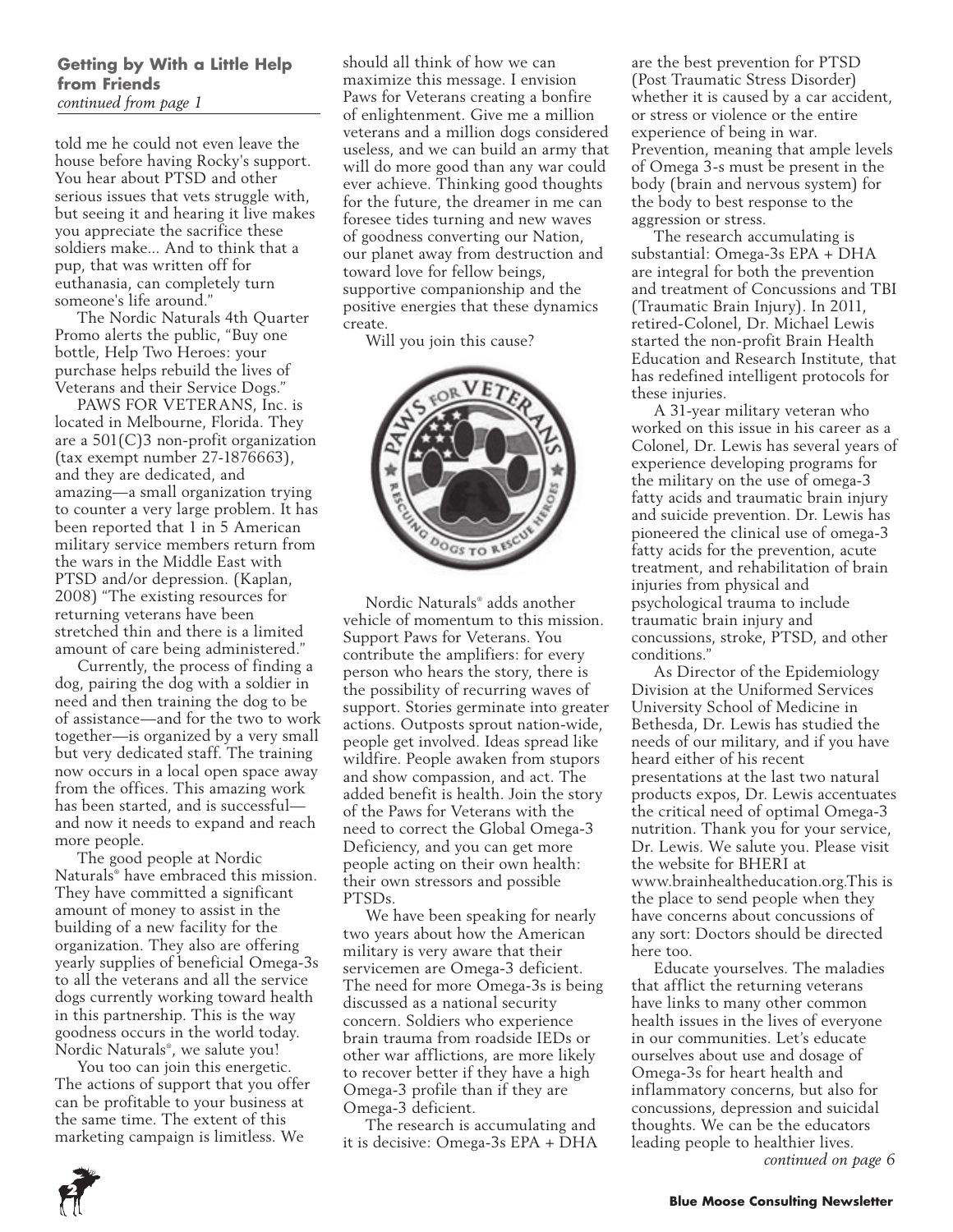

**SUPER HERB PHARM**® **4TH QUARTER PROMOTIONS Two spectacular sales: Immune Health + Stress Support** Two Promotions, same buy-in guidelines: must use Promo codes {products identified apply to respective Promotions only)^\*^ choose how you want to Save & Promote: level 1: order between 1-35 units to receive **25% OFF**^ level 2: order 35+ units to receive **30% OFF**^ ^ must mention Promo Code to receive discount **1) Herbal Immune Support Promotion\*\*,** ends December 31 \*\*must use Promo Code: "DSEA" from the following items: 1 oz. • Black Elderberry liquid extract^ • Super Echinacea® liquid extract • Black Elderberry glycerite^ • Echinacea^ glycerite • Children's Echinacea™^ • Echinacea/Goldenseal liquid extract • Children's Winter Health™ • Echinacea^ liquid extract • Immune Defense™ • Super Echinacea® capsules • Virattack™ • Golden Echinacea™ liquid extract^ • Soothing Throat Spray • Golden Echinacea™ glycerite • Olive^ liquid extract • Oregano^ Spirits™ liquid extract • Umckaloabo^ liquid extract **2) Stress & Anxiety Support Promotion\*\*,** ends December 31 \*\*must use Promo Code: - "Q414" from the following items: 1 oz.<br>• Anxiety Soother™ liquid extract • Kava liquid extract • Axivety Soother™ capsules • Kava capsules • Ashwagandha^ liquid extract • Nervous System Tonic™ Good Mood™ liquid extract • Stress Manager™ liquid extract Lemon Balm^ Blend liquid extract • St John's Wort liquid extract Passionflower^ liquid extract • St John's Wort glycerite Passionflower^ capsules • St John's Wort capsules all capsules are vegetarian capsules. \*^\* not to be combined with any other promotions **\*MAJOR Announcement:**

Not represented by BMC in NJ Not represented by BMC in NJ, SC Herb Pharm® is switching to Certified Organic Vegetable Glycerin: \* Product ingredient change: Mother's Lactation™ Goat's Rue replacing Chaste Tree berry. Release date: October 15, 2014



## **October–November 2-month Promotions Buy 3 ea. per SKU = 10% OFF Buy 6 ea. per SKU = 15% OFF Buy 12 ea. per SKU = 20%-OFF**

\*must mention "BMC Special Discount" to get discounts with every order placed

**A clean, slightly spicy, invigorating aromatherapy experience:** Lemongrass & Sage Shampoo 12 oz. Lemongrass & Sage Conditioner 12 oz. Lemongrass & Sage Hand & Body Lotion 12 oz. Lemongrass & Sage Bath Salts 20 oz. Lemongrass & Sage Massage & Body Oil 12 oz. Lemongrass & Sage Shower Gel 12 oz.

•100% Pure Plant-Based Ingredients • Exceeds EU Cosmetic Directive Guidelines; Cruelty Free Lemongrass & Sage Cup Terracotta Soy Candle 7.6 oz. Lemongrass & Sage Amphora Terracotta Soy Candle 7.4 oz. Lemongrass & Sage Classic Terracotta Soy Candle 7.1 oz

### **And another deal**

**Build your Therapeutic Essential Oil set with Aromaland 10% OFF @ 3 ea**. Sage Dalmation Essential Oil 10 ml **10% OFF @ 3 ea.** Lemongrass Essential Oil 10 ml

**And another deal** Perfectly timed for what seems to be going around everywhere…two month sale

**Order 12 each of the large size Defense Formula Hand Soap (12 oz.) + receive 15% OFF** you need a product as good as this!!! Deep Cleanse with Eucalyptus, Tea Tree, Wild Marjoram + White Thyme *"this product makes me feel protected every time I wash my hands" —*Michael Hennessey



50s 054 L-Lysine<sup>^</sup> 500 mg Vcaps®

100s 062 NAC^ [N-Acetyl Cysteine] 500 mg Vcaps® 30s 064 NAC^ 500 mg Vcaps® 60s 065 NAC^ 500 mg Vcaps® 90s 093 L-Tryptophan 500 mg Vcaps® 30s 094 L-Tryptophan 500 mg Vcaps<sup>®</sup> 60s 111 Super Earth® Single Daily<br>Multiple (iron-free)^ 30 caplets<br>113 Super Earth® Single Daily<br>Multiple (iron-free)^ 60 caplets 115 Super Earth® Single Daily Multiple (iron-free)^ 90 caplets

336 Super Earth® Antioxidant Formula^ 60 caplets

softgels 60s

792 CellularActive® CoQ10 Ubiquinol 100 mg Vegetarian softgels 30s

416 B-Complex^ 100 mg Vcaps®

Bromelain^ 500 mg Vcaps® Vcaps® 60/120s 1131 CholesteRice®^ Vcaps® 60s 1132 CholesteRice®^ Vcaps® 90s 1132 Chorosioners 1195 Greens powder^ 7.4 oz. 1268 Super Earth® Organic Greens powder^ 14.8 oz. 1304 Standardized Astragalus Root^ Extract Vcaps® 60s 1340 Standardized Elderberry Fruit Extract Vcaps® 60s 1382 Oil of Oregano Leaf 1385 Standardized Olive Leaf^

Root^ Extract Vcaps® 60s 1395 Standardized Turmeric Root^ Extract Vcaps® 120s

^ signifies Kof-K Kosher certified



Not represented by BMC in NJ, SC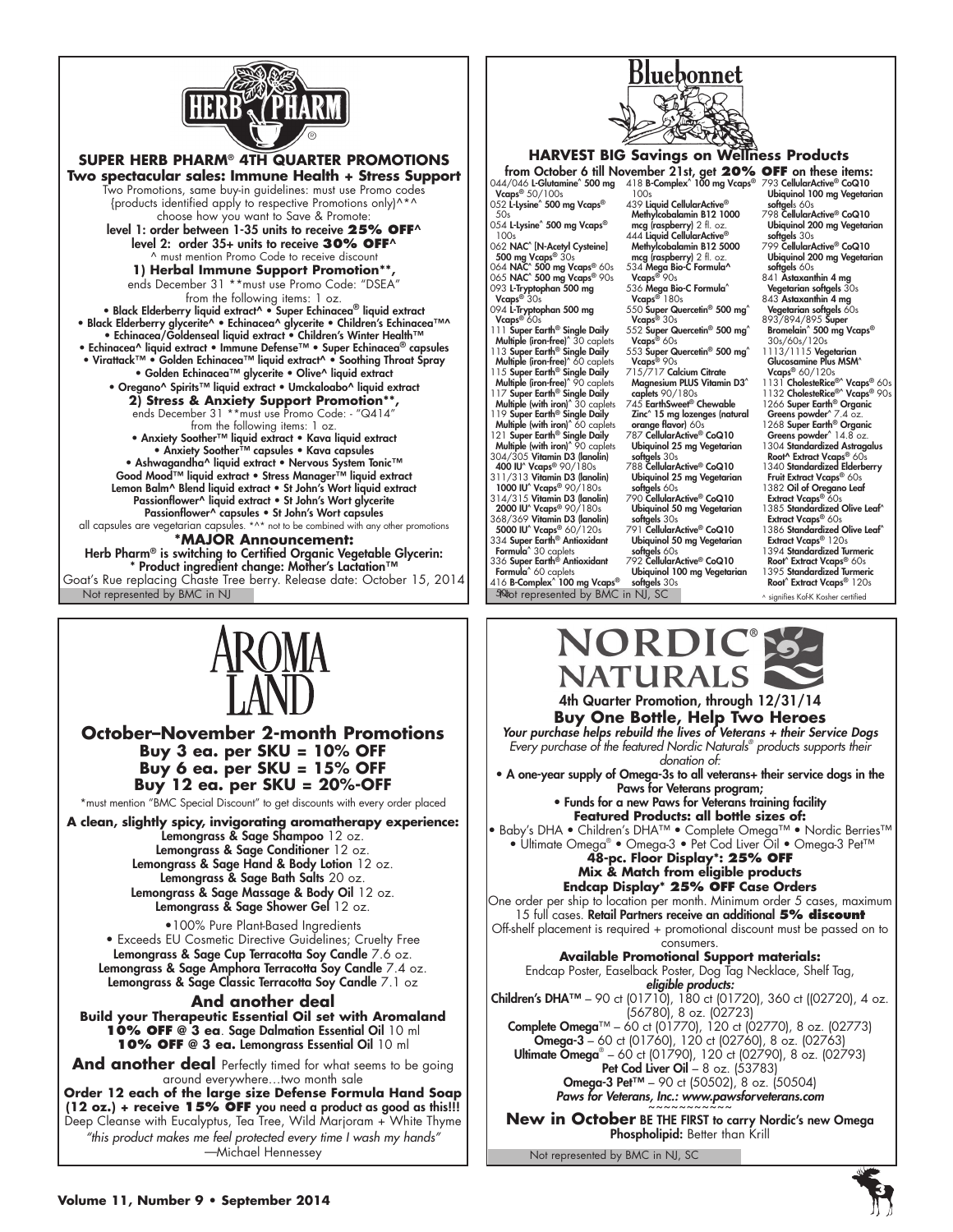

**What's Next is now Here!** JUVO Award-winning Raw Meals time to reJUVOnate your RAW FOOD section

**New Hope + Natural Products Expo East chose JUVO products as 1 of 8 of this year's "This is what's NEXT" Award Winners.** now a family of 7, with single-serve packets arriving soon!

**Canisters: raw organic powders** JUVO Raw Meal JUVO Raw Green Superfood JUVO Raw Green Protein JUVO Raw Green Grass (glass bottle)

**NEW Canisters** JUVO Raw Meal Green Apple JUVO Raw Meal Vanilla Chai JUVO Raw Meal Fantastic berry

"This entrant from Juvo is notable because it was founded by an oncologist who saw malnourishment as a problem among cancer patients. The research team went on to study 3,000 ingredients, and developed the brand that contains 55 of the best raw greens and whole foods. The vanilla chai tastes great!"

[http://newhope360.com/supplements/ top-11-trends-shifting-way-we-seesupplements#slide-3-field\_images-893931.]

# **body**ceuticals organic bodycare **October Promotions Vitamin C + Calendula Face Creme with Fruit stem cells** 2 oz. jar • Rejuvenating Vitamin C helps firm skin + even tone. For most skin types SPECIAL DEAL includes free tester & samples: **BUY 3 get 1 FREE!** \$38.70 for 4 jars! **BUY 6 get 2 FREE!**  \$77.40 for 8 jars! **Organic Calendula + Spearmint Lip Balm** Enjoy the fresh, clean taste of Organic Spearmint this Fall **HOT DEAL! Sale price \$1.95 each/ 12-pack = \$23.40** FREE FACIAL CARE SAMPLES WITH EVERY ORDER! Note: MUST USE CODE "DEAL2014"

to receive Newsletter Discount *www.calendulaskincare.com*



**HERBAL HEALTHCARE** 

## **AWARD WINNER Himalaya's Bitter Melon**

2014 Better Nutrition Best of Supplements award winner

**October Promotions 15% OFF^ in units of 3 ea.**  (for independent retailers). MUST mention Promo to get discount when ordering

**Pure Herbs** Ashwagandha 60 caplets USDA-Organic Holy Basil 60 veg caps Organic

**Herbal Formulations ImmunoCare®** 120 + 240 veg caps H StressCare<sup>®</sup> 120 + 240 veg caps

**Botanique by Himalaya** *all 5.07 oz.*Exfoliating Walnut & Wood Apple Face Scrub Neem & Turmeric Face Wash Hydrating Face Wash Invigorating Face Wash

**Super Deal 20% OFF^** in units of 3 ea. (for independent retailers) **Turmeric** 60 veg caps Antioxidant. USDA-certified Organic

Notes: Bacopa is on the way: keep in touch with your BMC Rep + ask for immediate notification: and/or line up a nice pre-order of this hot, in-demand item! Remember,the only Organic Tribulus on the market New Detox brochure: order with your next order. An excellent way to help your community understand Detoxing, and the benefits of LiverCare® , Triphala, UriCare® and DermaCare®



*Action Remedies*®



**PRICE DECREASE ON VEGETARIAN OMEGA-3's** *ChiaOmega® just became even more* 

*affordable* Prices drop \$10 per bottle, retail

new, superior source, at a lower price: all 60 veggie softgels: **CHIA OMEGA® + CoQ10**

\$39.95 /\$19.95 **CHIA OMEGA® + D3** 

\$37.95 /\$15.95 **CHIA OMEGA® + Enzymes**  \$37.95 /\$15.95

**CHIA OMEGA® + EPA & DHA** \$ 38.95/\$17.95 *Join the Chia Revolution™*

~~~~~~~~~~~~~~~~~~~~~~~~

Results, Uniqueness, + Industry Respect Dr. Ohhira's Probiotics AWARD-WINNING

### Dr. Ohhira's Probiotics honored as **6-TIME Winner** of *Better Nutrition*  magazine's **"BEST OF SUPPLEMENTS" Award**

Respected probiotic formulation first to receive this notable distinction anyone who knows probiotics, knows that Dr. Ohhira's has no competition, naturally the best: and plant-based too!!

*www.ChiaOmega.com GOOD FOR YOU, GOOD FOR THE PLANET™*



# **October Specials: 15% off mix & match** Discount should be requested

when placing order

# **Personal Gel 4 oz.**

"Intimate Moisturizer Favorite!" - Best, Safest & Effective. Moisturizing for delicate & sensitive skin. pH Balancing. Gluten & fragrance-free. Silky. Non-Staining + enjoyable for active adults!

## **Fiber Mate**

Exceptional natural Stool Softener for Kids & Adults! 16 Vegetables + Herbs. Available as either small tablets, or powder. Good fiber source, a detoxification-partner perfect for the whole leaf aloe vera concentrate, and for regularity without bloating Non-Irritating (no Senna or Cascara Sagrada: not a laxative).

Gluten Free + Dairy-free. Fiber Mate combines 16 dark green vegetables, herbs, FOS. (from Jerusalem Artichoke), Acidophilus, beets, apple pectin and whole leaf aloe vera. Fiber Mate contains

1 gram of food fiber per serving. Fiber Mate tablets 160s 53 servings per bottle: 3-6 tabs per day

Fiber Mate powder 2.5 oz. glass bottle

*Whole Leaf Aloe Vera Juice Products Aloe Vera is Foundational to Life*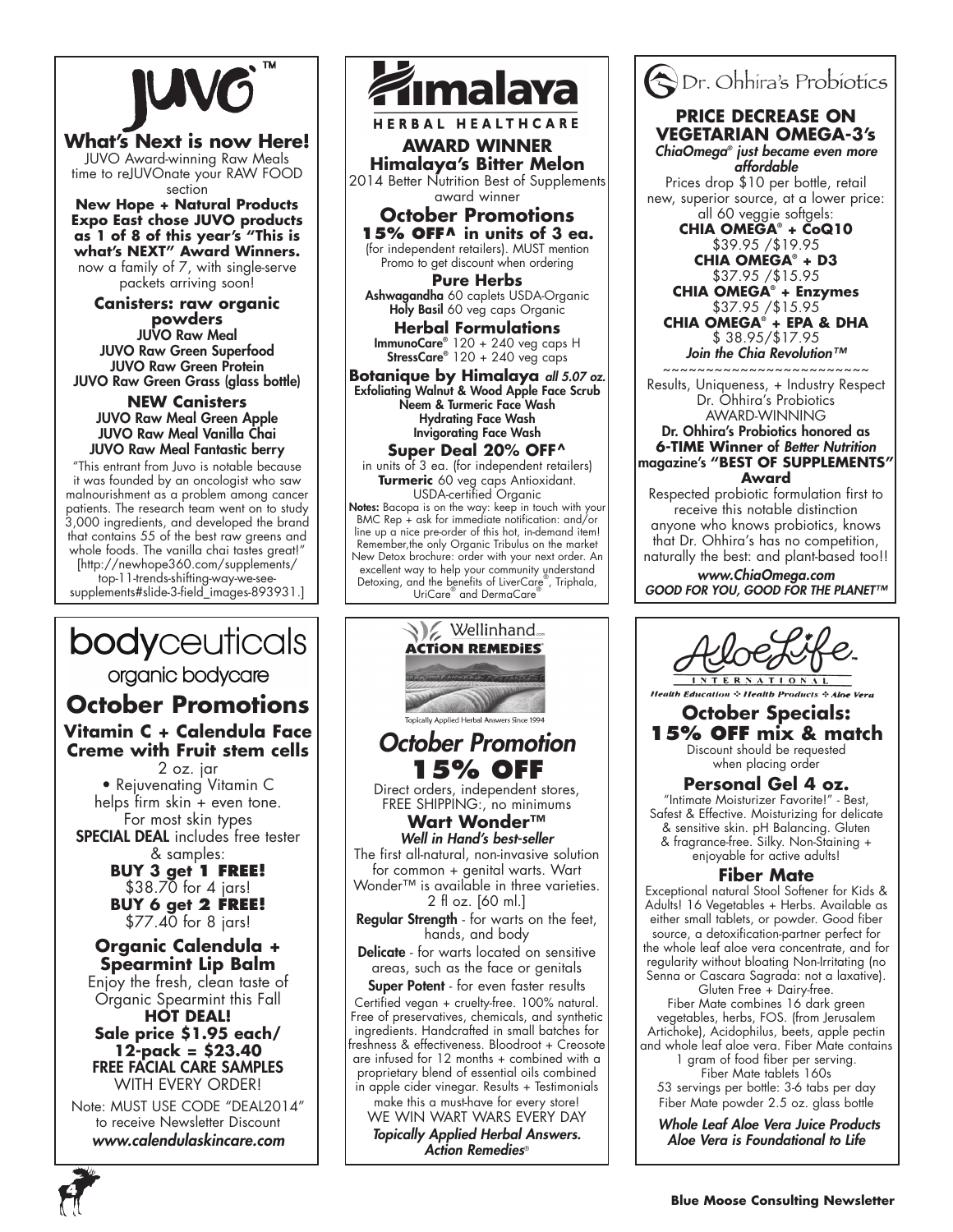

 everyone should have these products now and the children's products too!





# **MushroomScience**

# **October Promotions: Maitake 6 ea. per SKU = 10% OFF**

**9 ea. Per SKU = 15% OFF**

**• Maitake Gold 404®** 1 oz. 4 drops 2x daily: bottle equals 210 servings. Patented extract derived from maitake mushrooms

## **• Maitake Caps**

Organic, full spectrum, 300 mg per serving. 90 Vcaps 25% polysaccharides

MaitakeGold™ is a potent Maitake mushroom extract developed by Dr. Hiroaki Nanba, PhD., the inventor of Maitake nutraceuticals. MaitakeGold represents such a significant improvement in Maitake formulations that it was granted a U.S. Patent (U.S. Patent # 5,854,404). MaitakeGold™ is all natural, & is extracted from Maitake mushrooms grown by the Yukiguni Maitake Company of Japan.

Maitake *(Grifola frondosa)*, contains polysaccharides in a unique beta-1,6 1,3 glucan structure. Research shows that these beta glucans stimulate the macrophages + have the ability to directly enhance the activity of Natural Killer (NK) cells, & to change NK precursor cells into activated NK cells.\*<br>~~~~~~~~~~~~~~~~~

**NEW il Wha Ginseng** opening order discounts **10% OFF 3 ea. SKU 15% OFF 6 ea. Per SKU**





*October Immune Health Month*  **ALL Oxylent® formulas are now Non-GMO** EXCITING NEW ITEMS!!

**Oxylent® in 30-day supply canister** 6.3 oz. net wt. Two flavors: Sparkling Mandarin

Sparkling Blackberry Pomegranate ~~~~~~~~~~~~~~~~~~~~~~

**GREAT NEWS** for that register box of Oxylent: new LOWER PRICE on the 30 ct

Oxylent Variety Pak! ~~~~~~~~~~~~~~~~~~~~~~

## **October Promotions 15% OFF\***

24 box minimum (mix & match, 30 ct.)

- Sparkling Berries
- Sparkling Mandarin
- Sparking Blackberry Pomegranate
	- Oxylent Variety Pak
	- Children's Oxylent®

\*Standard shipping structure applies Discounts are not given automatically. Promos must be set up 4-weeks in advance of start dates

*DRINKOXYLENTBREATHELIFE™*

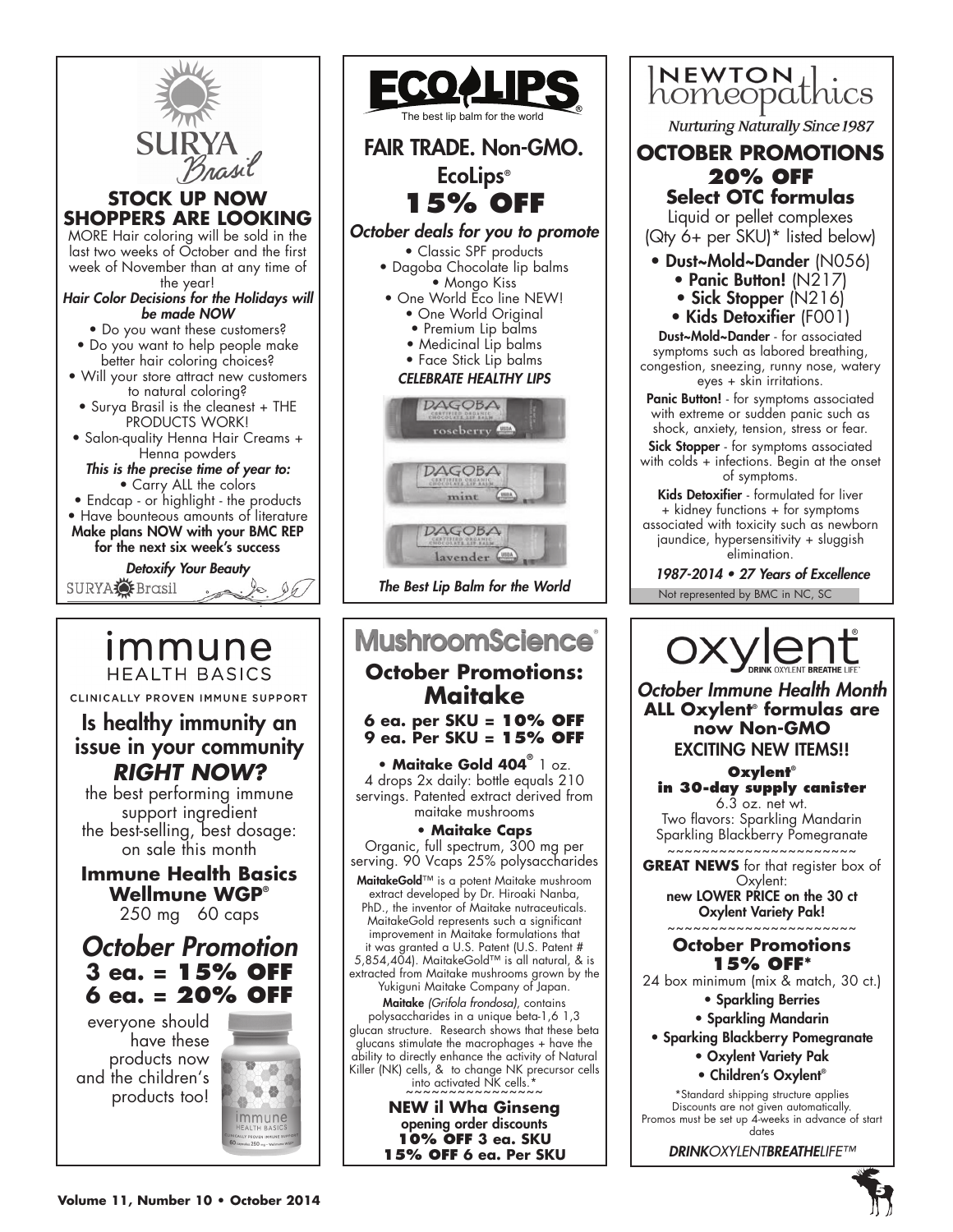## **Getting by With a Little Help from Friends** *continued from page 2*

The information is out there. Knowledge and the sharing of all the natural and wholistic research is the best way to do your part to help those in your community who have difficulties related to their tours of duty, or those who are dealing with the many modern afflictions that effect the brain, endocrine system and the nervous system.

Let's begin with a focused outreach where so much of the work has been done for you. Certainly, Nordic Naturals® is one of the most effective marketing companies in the natural channel, which is a nice complement to their superior production of the world's safest and most effective Omega-3 oils.

Paws for Veterans is a perfect opportunity to get your community active in the cause: helping the veteran, the dogs and their own health. What can you do? Put the designated Nordic products on sale with either a floor display or an endcap display. Or both. Speak to

# **BLUE PLANET** EYEWEAR **October is National Breast Cancer Awareness Month Purchase a Bamboo Reader TODAY 10% of proceeds** from the purchase of each Bamboo Reader unit will be donated to help find a cure. Orders need to be placed by 10/31 for proceeds to be donated *~You can make a difference~* **This display is beautiful** each counter unit contains: 6 colors/with 7 lens strengths: 1.25 - 3.00 SKU # 7707B/ \$250 Eye Readers are purchased every day in your community: and these are made with recycled materials and add to an excellent cause *www.BluePlanetEyewear.com*

your BMC or Nordic Rep about how to best bring the product off the shelf and into the vision of every customer in your store.

This is the time for a big display presence. The economy is moving forward, we are entering what traditionally is the busiest 5 months of sales in our sales year, and the message you are presenting is universal. For many stores, the health message of Omega-3s had been lessened because the demand seems to have been down for the last 16 months (and while most sales data reports show that Omega-3 sales have been flat, Nordic Naturals® sales have had healthy—and the only positive sales increases in these last 16 months. Actually, Nordic sales are showing a strong positive spiking in the last two months). The negative press on Omega-3s seems to have peaked, and there are many new positive ads to match the continued positive clinical research.

The industry, and our Omega-3 Trade Association, GOED (Global Organization for EPA and DHA Omega-3s), is working to counter the negative rash of recent misinformation



*Grooming Season*

*The Hair Doc Company: makers of The Green Brush® by Bass Brushes® https:// us-mg6.mail.yahoo.com/neo/launch?.rand=51c91chajt48j#*

*Finest Quality Hair, Body & Skin Care Products since 1979*

# **Educate through social media and weblinks:**

www.brainhealtheducation.org/

www.brainhealtheducation.org/ category/dr-lewis-blog/

### check out the video at www.facebook.com/video.php?v=726 905220663411&set=vb.7106952989 51070&type=2&theater about the ongoing BRAVO Study, **B**etter **R**esiliency **A**mong **V**eterans

with **O**mega-3s

www.pawsforveterans.com/build-ourfacility.html

with an accentuation of the continued positive message: therapeutic levels of Omega-3s are a valid health gamechanger. For more on GOED, go to www.goedomega3.com/ (bookmark this) and www.naturalproductsinsider. com/PrinterFriendly. aspx?id={95323DD8-DEE4-4EBD-B261-112238A2BE40}.

Paws for Veterans is a cause to market and discuss at your store cash register. Speak clearly in your store front window: Military Vets—come in and ask about Paws for Veterans. There is plenty of marketing and educational collateral that you can use to bring this message home in a positive way on your website. Here is the opportunity to really make a strong message large on your website: this may be the moment where you may get people to understand that your website is a valuable place to check out regularly. Spend that extra day on this, and make this message heard. The good news is that this promotion is three-months long, so your actions today can carry the headlines on your website through the end of the year!

Ask for demos, and build the endcap as a towering presence saying that your store believes in this cause. On the business side, here is the perfect opportunity to grow or regenerate your store's Pet section. Every pet deserves better heath. The current market for pet products is booming, and most of that purchase is for unimportant stuff. It is amazing how big pet stores are getting, and the Omega-3 sets remain at an unimpressive single shelf. Over 50% of the stores in BMC-land do not have an active Pet section. That story that "pet products just don't sell here", is

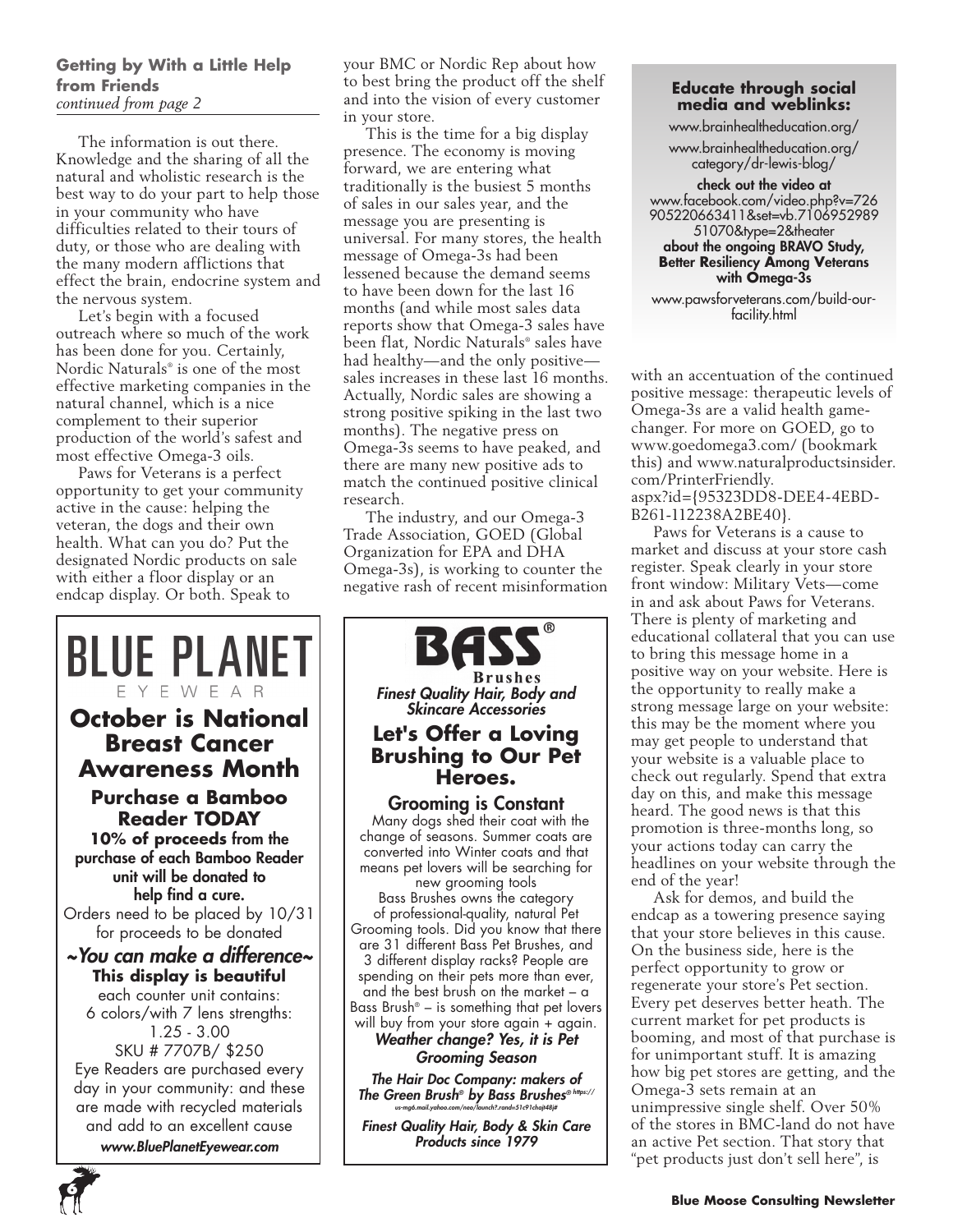# **We Are All Health Food People**

**Meredith Greiner, Marketing Manager, Nordic Naturals**



*Life's Little Gifts:*

Hailing from St. Augustine, Florida, I am the third of seven children. Natural and alternative medicine was very much a part of my life growing up. My parents gave me omega-3 fish oil, and I thought they were crazy. I now know they were ahead of their time. In addition, they taught me to challenge conventional wisdom and to stay true to my values. What amazing gifts.

In search of change, I moved to Santa Cruz, California, in 2006. Shortly after arriving, I found Nordic Naturals and accepted the position of Marketing Manager. Working in the natural products industry is a gift in

itself. The consciousness and awareness embodied by this industry and those who support it is like none other.

One gift I almost missed was my dog, Rosalita Chanel. I found her roaming the parking lot at Nordic Naturals one Christmas season and took her home, determined to find someone to take her in. Six years later, Rosalita is still with me. She's one of the most amazing creatures I have ever met. Her unconditional love is an anchor in my life. She even loves fish oil!

My experience rescuing Rosalita makes me especially excited about Nordic Naturals' "Who Saved Who" Facebook contest. It's part of the work we're doing to raise awareness about Paws for Veterans, an amazing nonprofit organization that pairs medical service dogs with combat-wounded veterans. Their motto is, "Rescuing Dogs to Rescue Heroes." They have discovered a way to give the gift of life to shelter dogs, who in turn give the gift of hope to veterans.

I believe we all have special gifts—something to offer to the world. We just have to find the right door to walk through. I just so happened to walk through the doors of Nordic Naturals—one of the most passionate and committed companies I know. In December, I will celebrate my eighth year with them. I believe we, and the entire industry, are truly working to inspire change and to pass on the gift of health around the world, and that feels really, really good.

*Visit us on Facebook and join us in supporting Paws for Veterans.*  https://www.facebook.com/nordicnaturals?ref=hl http://goo.gl/W4EeNK

the story of a self-limiting store. So, while you can actively help hurting human veterans and rescued dogs, you also have a three-month platform to gain new customers. Nordic Naturals® provides the best Pet Omega-3s in the world, and customers will make your store a destination just to buy these daily essentials if you can educate them. Big display up front, attentiongrabbing signage by the register and the front door, and a second, big display near your pet section.

The amazing regeneration for the dogs in this program is awe-inspiring. Learn about the stories of how these downtrodden animals, marked for annihilation, become heroes quickly; and how they become the center of the healing for wounded humans and how they prove that we have so much to learn from our furry animal friends. Wear the Nordic Naturals® Paws for Veterans dog-tags openly and when people ask what those are they are one of the greatest

conversation-starters ever—you have the platform for communicating on a cause, and maybe bringing people in to understand about both Omega-3 Nutrition and Optimal Human Health. Talk about an impressive and urgent win-win.

Never doubt that a small group of thoughtful, committed people can change the world. Indeed, it is the only thing that ever has. —Margaret Mead

Be proactive, get out of your store and engage. Call your local newspaper and media and present the idea. You know that this simple action will find willing and eager ears to get the word out. Use this guerilla-marketing to help the messaging and to help the

Vets. There is no reason to think small. Here is an opportunity to be a Local Hero.

Here is a way to connect in a national chain of unified support to lend a hand to these Veterans in need. Support is coming. You can get by with a little help from your friends. You may find local heroes and wounded warriors gravitating to your store for help, to help—and with gratitude. This is the reason that we are in this natural products movement. We can be the local community resource center. Everyone deserves a helping hand: every living being deserves respect and the opportunity to live, and to be healthy and have purpose

The primary mission is to bring attention to this amazing organization. The second mission is to help them to build a facility to accomplish more good work. Make this a challenge that both your store and your community can get behind. Learn about the actions to build the Janos V. Lutz Wounded Warrior Ranch (and PTSD Health Center), and be creative in your own Veterancentric in-store fund-raisers. Learn at www.pawsforveterans.com/build-ourfacility.html and share this information.

We all can see the combined goodness in this opportunity. Know that BMC will be talking about this constantly for the next three months. You will hear more stories. We want to crescendo with this story so that everyone stays interested and motivated to constantly share this important communication. Nordic Naturals® will soon have a DVD that speaks to this event, so that stores that have looping video capabilities can have the story skillfully told as a highlight to their endcap display. This can be a powerful link for your website, and something that can be good local news that reporters can tell over and over, everywhere. Tell your BMC Rep that you want a DVD, and that you will maximize its use.

Today, the American government signed an agreement with the new government of Afghanistan that includes keeping a minimum of 10,000 American troops there till 2024 and beyond (strange this was not headline news): multiple tours of

*continued on page 8*